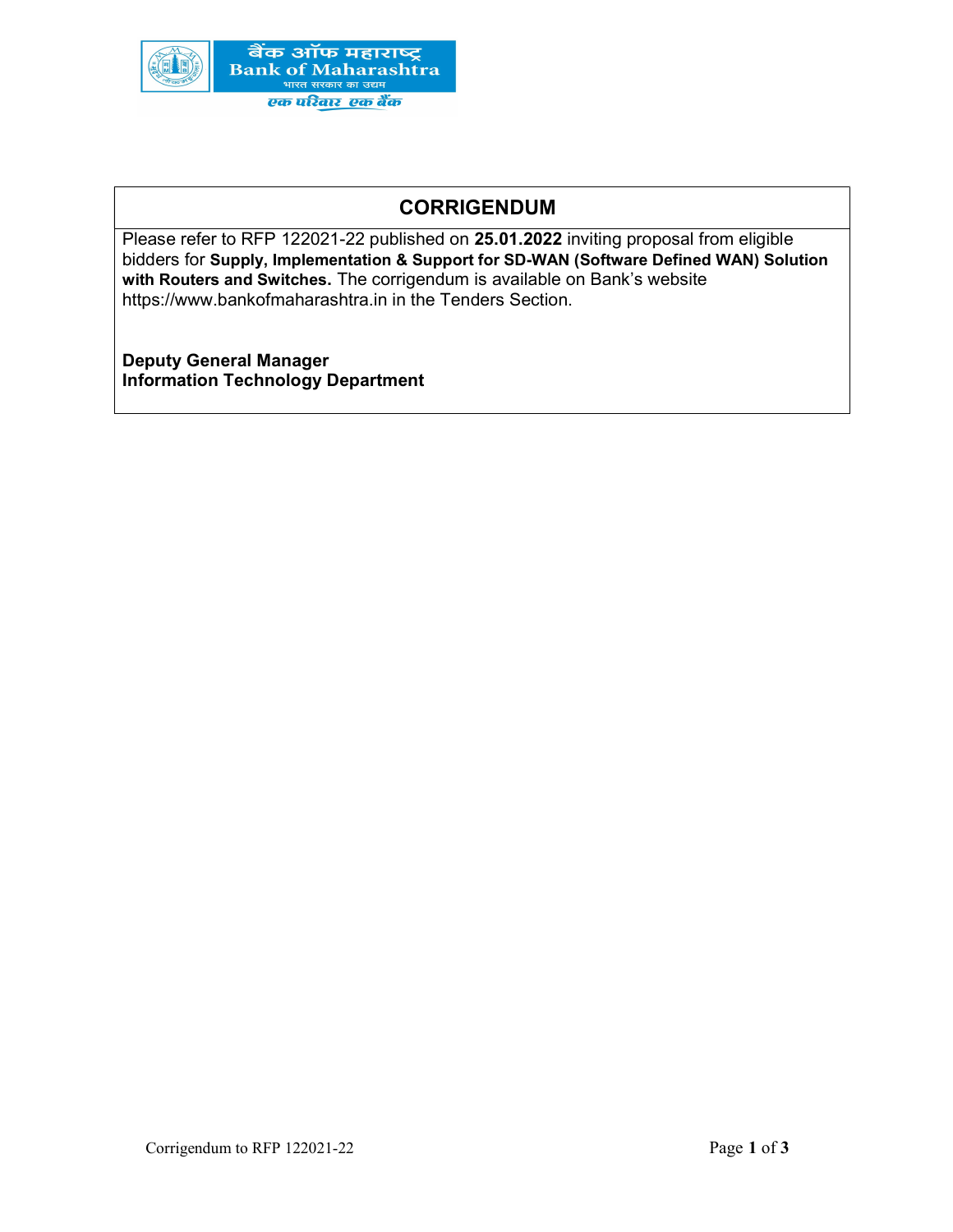

03.02.2022

# **CORRIGENDUM**

Please refer to RFP 122021-22 published on 25.01.2021 inviting bids for Supply, Implementation & Support for SD-WAN (Software Defined WAN) Solution with Routers and Switches.

Following correction be read in the tender document.

1. Change in timelines for Pre-Bid query submission and further scheduled timeline thereof enclosed in Annexure – 1.

 (Shirish Salway) Deputy General Manager Information Technology Department